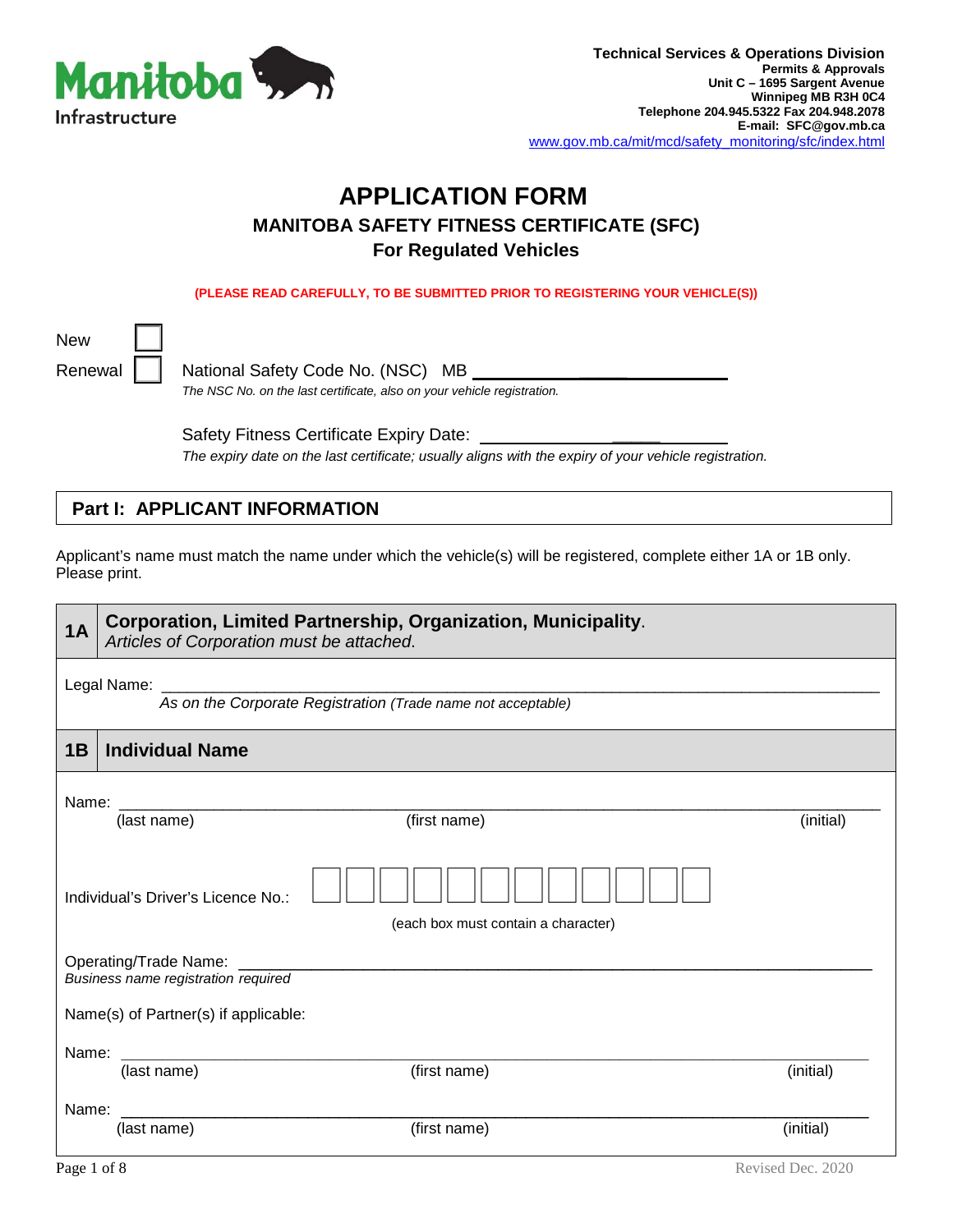| 1 <sup>C</sup> | <b>Permanent Address or Principal Place of Business address.</b> As specified in Section 10 of the<br>Vehicle Registration Regulation, (M.R. 57/2006), under the Manitoba Drivers & Vehicles Act, the permanent<br>address must be a street or legal land location; it cannot be a box number. |  |  |  |  |
|----------------|------------------------------------------------------------------------------------------------------------------------------------------------------------------------------------------------------------------------------------------------------------------------------------------------|--|--|--|--|
|                |                                                                                                                                                                                                                                                                                                |  |  |  |  |
|                |                                                                                                                                                                                                                                                                                                |  |  |  |  |
|                |                                                                                                                                                                                                                                                                                                |  |  |  |  |
|                | E-mail Address: __________<br>By providing an e-mail address, the applicant acknowledges that future notifications and communications with Manitoba<br>Infrastructure may be sent by e-mail. Should your company's principal e-mail address change, please notify this office.                 |  |  |  |  |
| 1 <sub>D</sub> | Mailing Address if different from permanent address.                                                                                                                                                                                                                                           |  |  |  |  |
|                |                                                                                                                                                                                                                                                                                                |  |  |  |  |
| 1E             | <b>Facility Address if applicable.</b>                                                                                                                                                                                                                                                         |  |  |  |  |
|                |                                                                                                                                                                                                                                                                                                |  |  |  |  |
|                | Part II: TYPE OF OPERATION                                                                                                                                                                                                                                                                     |  |  |  |  |

|   | Check $\checkmark$ yes or no to the following.                                                                                                                                                                                                                                                                                                                                             |     |  |  |  |  |
|---|--------------------------------------------------------------------------------------------------------------------------------------------------------------------------------------------------------------------------------------------------------------------------------------------------------------------------------------------------------------------------------------------|-----|--|--|--|--|
|   | Will all vehicles be registered as "PERSONAL" use only?<br>Personal use is the transportation of one's own family and friends.                                                                                                                                                                                                                                                             | Yes |  |  |  |  |
| 2 | Will the applicant be operating a school bus?                                                                                                                                                                                                                                                                                                                                              | Yes |  |  |  |  |
| 3 | Will the applicant be leasing motor vehicles to others?                                                                                                                                                                                                                                                                                                                                    | Yes |  |  |  |  |
| 4 | Will the applicant be transporting goods or passengers for compensation?<br>If you receive payment for moving a load or people, you are receiving compensation.                                                                                                                                                                                                                            | Yes |  |  |  |  |
|   | If yes, to transporting goods or passengers for compensation, you are required to hold a<br>minimum third party auto liability insurance, as specified in Section 3(1) of the Safety<br>Fitness Criteria & Certificates Regulation (M.R. 93/2015) under the Manitoba Highway<br>Traffic Act. Please submit a Certificate of Insurance form described in Schedule A of this<br>application. |     |  |  |  |  |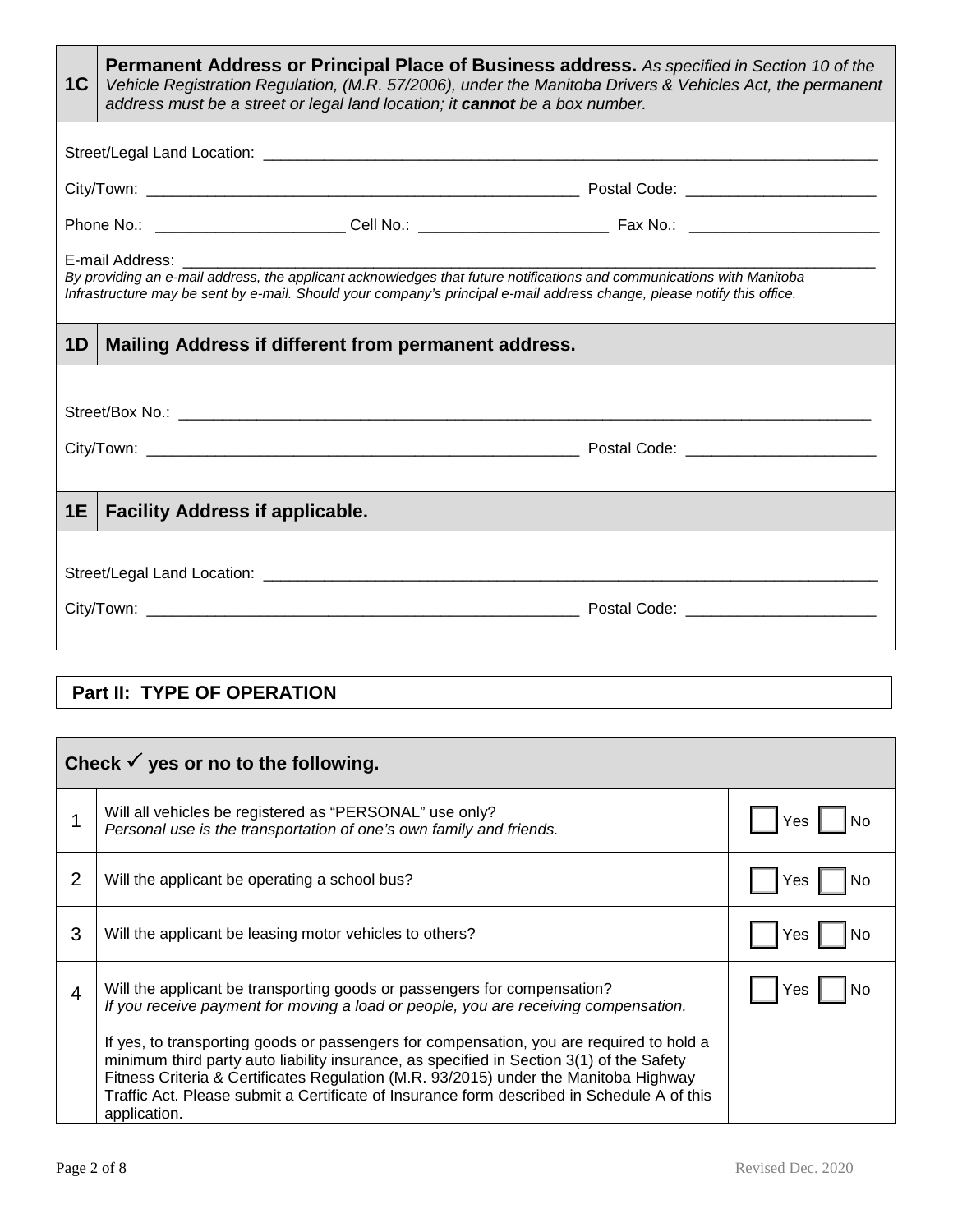## **Part III: SAFETY FITNESS INFORMATION**

| Check $\checkmark$ yes or no to the following.                                                                              |                                                                                                                                                                                                                          |     |  |  |  |  |
|-----------------------------------------------------------------------------------------------------------------------------|--------------------------------------------------------------------------------------------------------------------------------------------------------------------------------------------------------------------------|-----|--|--|--|--|
|                                                                                                                             | Has the applicant been issued any other National Safety Code No., U.S. Department of<br>Transportation No. (DOT), or other safety program number from Manitoba, any other<br>Canadian province, United States or Mexico? | Yes |  |  |  |  |
|                                                                                                                             |                                                                                                                                                                                                                          |     |  |  |  |  |
| 2A                                                                                                                          | Has the applicant's right to operate a motor carrier business ever been cancelled or<br>withdrawn in any jurisdiction?                                                                                                   |     |  |  |  |  |
| 2B                                                                                                                          | Has any joint partner, shareholder or owner of the corporation right to operate a motor<br>carrier business ever been cancelled or withdrawn in any jurisdiction?                                                        | Yes |  |  |  |  |
| You must attach details regarding the kind of penalties, including the Carrier Profile from the province, state or country. |                                                                                                                                                                                                                          |     |  |  |  |  |
|                                                                                                                             |                                                                                                                                                                                                                          |     |  |  |  |  |

## **Part IV: COMMODITITY INFORMATION**

| 1 | Principal commodities transported by the applicant. Check $\checkmark$ all that apply. |  |  |                                  |  |  |                                          |
|---|----------------------------------------------------------------------------------------|--|--|----------------------------------|--|--|------------------------------------------|
|   | <b>Building Material</b>                                                               |  |  | Chemicals                        |  |  | <b>Construction/Industrial Equipment</b> |
|   | <b>Courier/Small Parcels</b>                                                           |  |  | Dairy Products                   |  |  | Dry Bulk Commodities                     |
|   | <b>Erected Building/Structures</b>                                                     |  |  | <b>Farm Products</b>             |  |  | Farm Supplies/Equipment                  |
|   | General Freight/LTL                                                                    |  |  | Gravel, Sand, Mud/Soil, Concrete |  |  | Groceries/Pharmaceuticals                |
|   | Livestock                                                                              |  |  | Mail                             |  |  | Meat/Fish                                |
|   | <b>Metal Products</b>                                                                  |  |  | <b>Metal Ores</b>                |  |  | Miscellaneous Manufactured Articles      |
|   | Passengers (for<br>compensation)                                                       |  |  | <b>Petroleum Products</b>        |  |  | <b>Primary Forest Products</b>           |
|   | <b>Pulp/Paper Products</b>                                                             |  |  | Refuse, Waste, Sewage, Etc.      |  |  | <b>Textiles</b>                          |
|   | Used Household Goods<br><b>Transportation Equipment</b>                                |  |  |                                  |  |  | Vehicles                                 |
|   | Other – specify: $\frac{1}{1}$                                                         |  |  |                                  |  |  |                                          |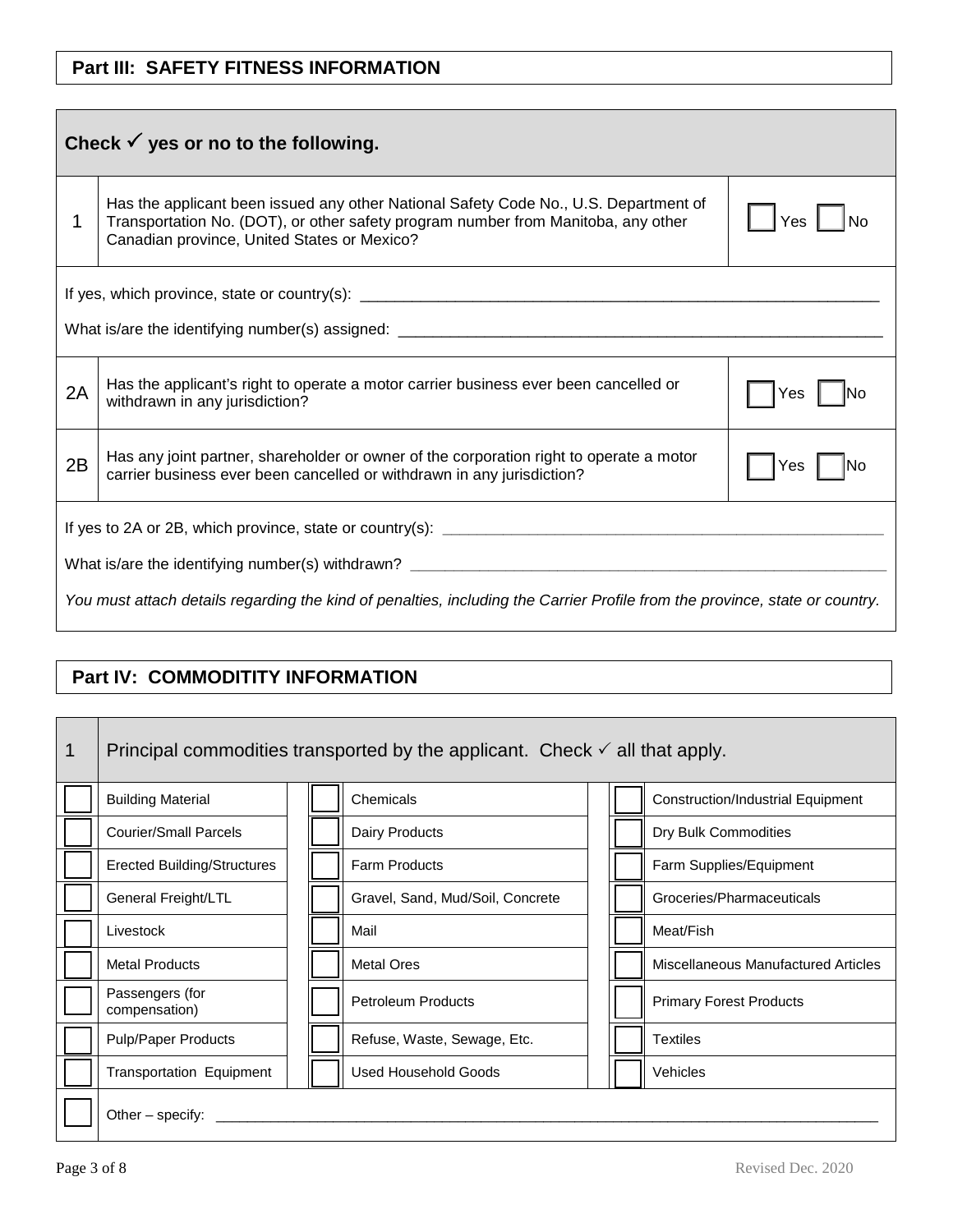| 2  | Transportation of Dangerous Goods. Check √ yes or no.                                                                                                                                                                                                                                                                                                                                                                                                                                                                                                                                                                                                                               |      |
|----|-------------------------------------------------------------------------------------------------------------------------------------------------------------------------------------------------------------------------------------------------------------------------------------------------------------------------------------------------------------------------------------------------------------------------------------------------------------------------------------------------------------------------------------------------------------------------------------------------------------------------------------------------------------------------------------|------|
| 2A | Will the applicant be transporting dangerous goods?<br>If yes, Complete the Schedule B – Transportation of Dangerous Goods form, and submit<br>with the application.                                                                                                                                                                                                                                                                                                                                                                                                                                                                                                                | res  |
| 2B | Will the dangerous goods transported be of a kind or in a quantity, which requires an<br>Emergency Response Assistance Plan (ERAP)? Part 7 of Canada's Transportation of<br>Dangerous Goods Regulations, SOR/2001-286, specifies when an ERAP is required.<br>If yes, Complete and submit with application:<br>Schedule B - Transportation of Dangerous Goods.<br>Schedule A – Certificate of Insurance. You are required to hold a minimum \$2<br>$\overline{\phantom{m}}$<br>million third party auto liability insurance, as specified in Section 3(1) (a) of the<br>Safety Fitness Criteria & Certificates Regulation (M.R. 93/2015) under the<br>Manitoba Highway Traffic Act. | res. |

| 3 | Where will the vehicle(s) be operating? Check $\checkmark$ all that apply.                                                                                                                                                                                                                                                                                                                 |  |  |                                    |  |  |  |
|---|--------------------------------------------------------------------------------------------------------------------------------------------------------------------------------------------------------------------------------------------------------------------------------------------------------------------------------------------------------------------------------------------|--|--|------------------------------------|--|--|--|
|   | If operating outside the Province of Manitoba and/or your type of operation requires you to hold a minimum third<br>party auto liability insurance, as specified in Section 3(1) of the Safety Fitness Criteria & Certificates Regulation<br>(M.R. 93/2015) under the Manitoba Highway Traffic Act, submit a Certificate of Insurance form described in<br>Schedule A of this application. |  |  |                                    |  |  |  |
|   | Within the 20 kilometre radius of your city                                                                                                                                                                                                                                                                                                                                                |  |  | Outside Manitoba but within Canada |  |  |  |
|   | Within the 30 kilometre radius of your town                                                                                                                                                                                                                                                                                                                                                |  |  | United States of America           |  |  |  |
|   | Within Manitoba                                                                                                                                                                                                                                                                                                                                                                            |  |  | Mexico                             |  |  |  |

## **Part V: SAFETY AND MAINTENANCE OFFICERS**

Identify the officer(s) responsible for the compliance of the Manitoba Highway Traffic Act, its Regulations, and the National Safety Code standards*.* 

The safety and maintenance officers must reside in Manitoba, as described under Manitoba Highway Traffic Act 318.5(2). If the applicant is an individual, it will be assumed the applicant is the safety and maintenance officers.

| Safety Officer: |  |  | Maintenance Officer: |  |
|-----------------|--|--|----------------------|--|
| Name:           |  |  | Name:                |  |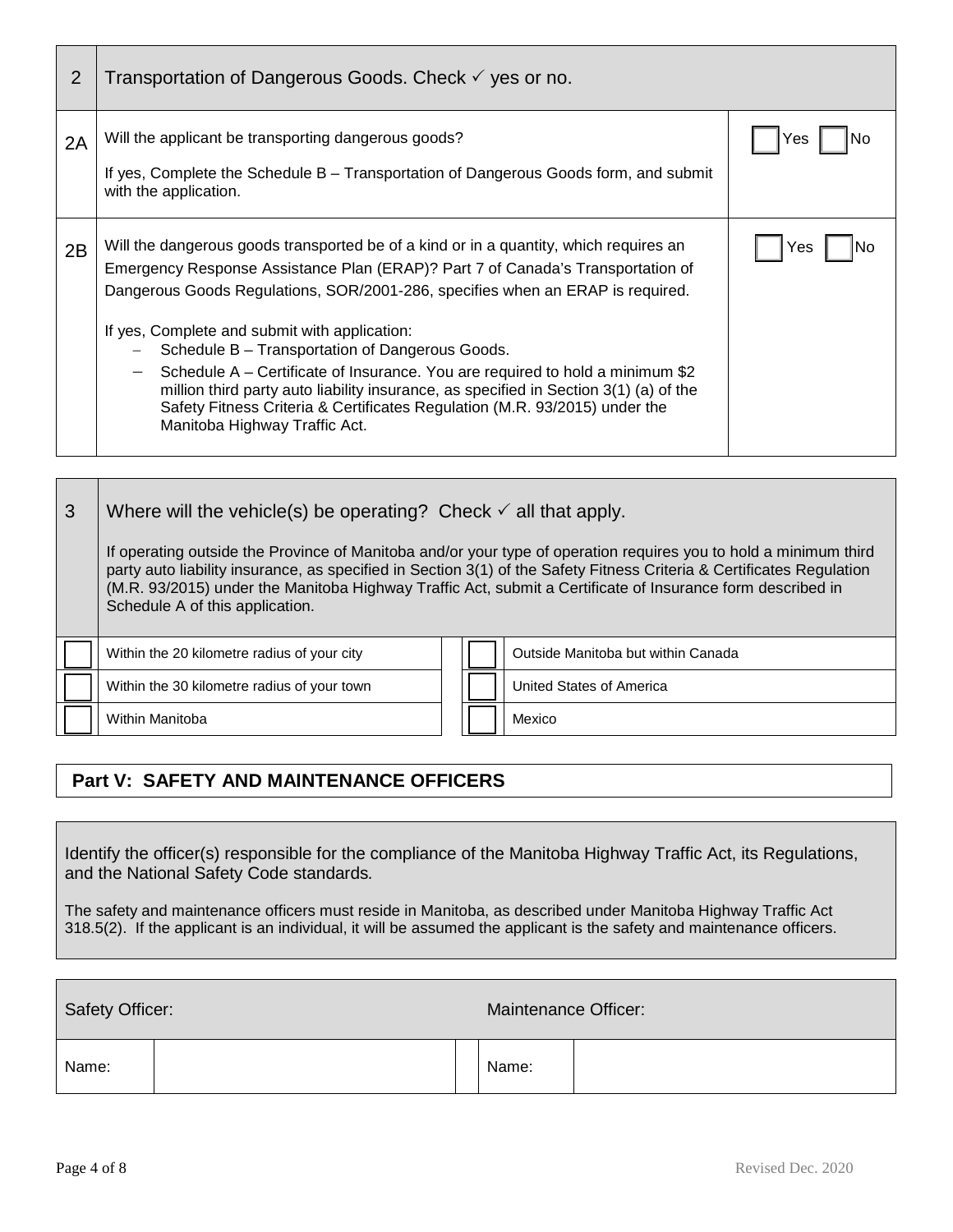| Driver's Licence. No.: |                                     |  | Driver's Licence. No.:              |
|------------------------|-------------------------------------|--|-------------------------------------|
|                        |                                     |  |                                     |
|                        | (each box must contain a character) |  | (each box must contain a character) |
| Address:               |                                     |  | Address:                            |
| Telephone:             |                                     |  | Telephone:                          |
| Fax:                   |                                     |  | Fax:                                |
| E-mail:                |                                     |  | E-mail:                             |

### **Part IV: DECLARATION**

#### *The applicant acknowledges that failure to disclose any current or previously imposed sanction, suspension or prohibition may result in the immediate cancellation of a Safety Fitness Certificate issued pursuant to this application.*

*The applicant is in compliance with the laws and regulations relating to highway safety and insurance as prescribed in the Motor Vehicle Transport Act (Canada). The applicant acknowledges that failure to comply with the laws and regulations governing the operation of motor vehicles while operating in any jurisdiction may result in the suspension of a Safety Fitness Certificate issued pursuant to this application.*

*The applicant authorises Manitoba Infrastructure to verify any information provided in this application and acknowledges that relevant safety fitness information will be published in the Carrier Profile and Carrier Snapshots (C-SNAP) Internet web pages maintained by the Department.*

This application will be returned where the applicant has failed to sign, fully complete all questions, provide *required information and submit accompanying supporting documents.*

*I* certify that the information contained in this application is, to the best of my knowledge, true, accurate and complete.

Applicant Name (Please Print):

Signature of Applicant: **\_\_\_\_\_\_\_\_\_\_\_\_** 

Title or Position: **\_\_\_\_\_\_\_\_\_\_\_\_\_\_\_\_\_\_\_\_\_\_\_\_\_\_** Date: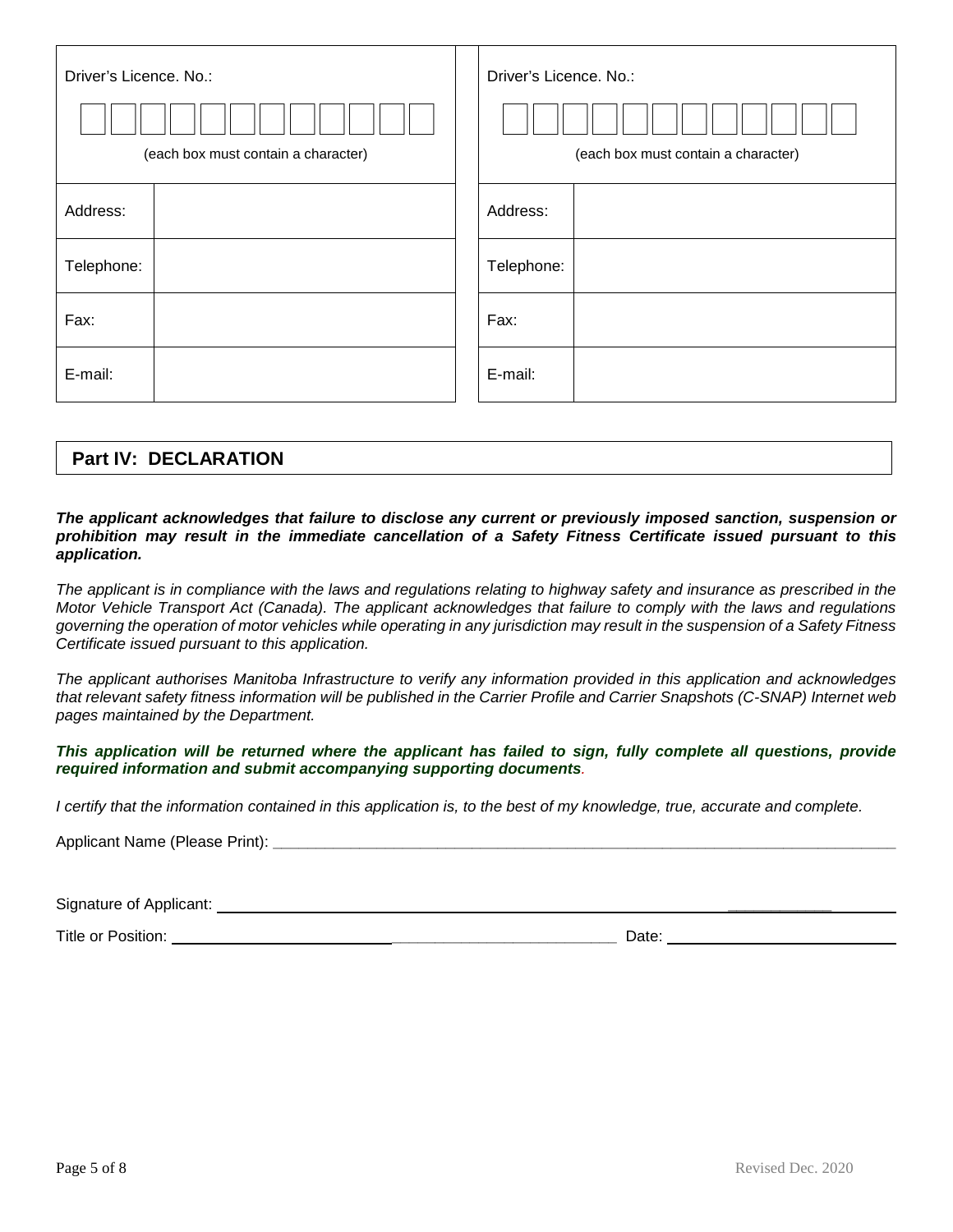### **CHECK LIST -** *The following is completed and/or attached.*

| All questions have been answered.                                                                           |
|-------------------------------------------------------------------------------------------------------------|
| Driver's licence number provided - Individual applicant                                                     |
| Articles of Incorporation or Business Name Registration attached - Corporate or Individual with trade name. |
| Applicant's principal address or place of business is in Manitoba.                                          |
| Proof of required third party auto liability insurance – Certificate of Insurance - Schedule A attached.    |
| Hauling dangerous goods – completed Schedule B, Transportation of Dangerous Goods attached.                 |
| Disclosed details and any other safety rating number(s) issued.                                             |
| The safety and maintenance officers are Manitoba residents.                                                 |

Return the completed application to:

Safety Fitness Certificate Program, Unit C – 1695 Sargent Avenue, Winnipeg, MB, R3H 0C4, Phone: 204.945.5322, Fax: 204.948.2078, E-mail: [SFC@gov.mb.ca](mailto:SFC@gov.mb.ca)

#### **NOTE:**

- 1 Operators of commercial vehicles with a registered GVW of 4,500 kgs or greater, or with a seating capacity of 11 or more passengers including the driver, require a Safety Fitness Certificate (SFC). The SFC's are valid for one year and tied to the carrier's registration cycle. Only one SFC is required per carrier regardless of the number of commercial vehicles registered to the carrier.
- 2. The applicant should keep a copy of all forms submitted for their records.
- 3. Failure to complete this form and its relevant schedules as applicable in their entirety will suspend processing of application and will result in no issuance of a Safety Fitness Certificate (SFC).
- 4. Safety Fitness Certificate Program will verify the above information, which may take between 3 to 5 business days.
- 5. If the applicant is approved, the applicant will be issued a Safety Fitness Certificate (SFC), which will be renewable annually.
- 6. No person may register or operate a commercial vehicle 4,500 kgs or greater GVW, or any vehicle with a seating capacity of 11 or more passengers (including the driver) if prohibited from doing so by the Province of Manitoba or any other jurisdiction. If the applicant is found to have such sanctions during the course of verifying the information contained in this application, the Registrar of Motor Vehicles may cancel the vehicle registration(s).
- 7. It is the responsibility of the applicant to notify Safety Fitness Certificate Program of any changes to their name, address, operation or insurance coverage.
- 8. Manitoba Infrastructure maintains a web site at www.gov.mb.ca/mit/mcd/index.html that provides additional information on the requirements of operators of commercial vehicles.
- 9. It is the responsibility of operators of regulated vehicles and drivers to know and comply with all applicable safety regulations. In an effort to assist you in your safety management practices, Manitoba Infrastructure has developed A Guide to Transportation Safety that may be viewed at: [www.gov.mb.ca/mit/mcd/carriers\\_drivers/safetyguide.html.](http://www.gov.mb.ca/mit/mcd/carriers_drivers/safetyguide.html)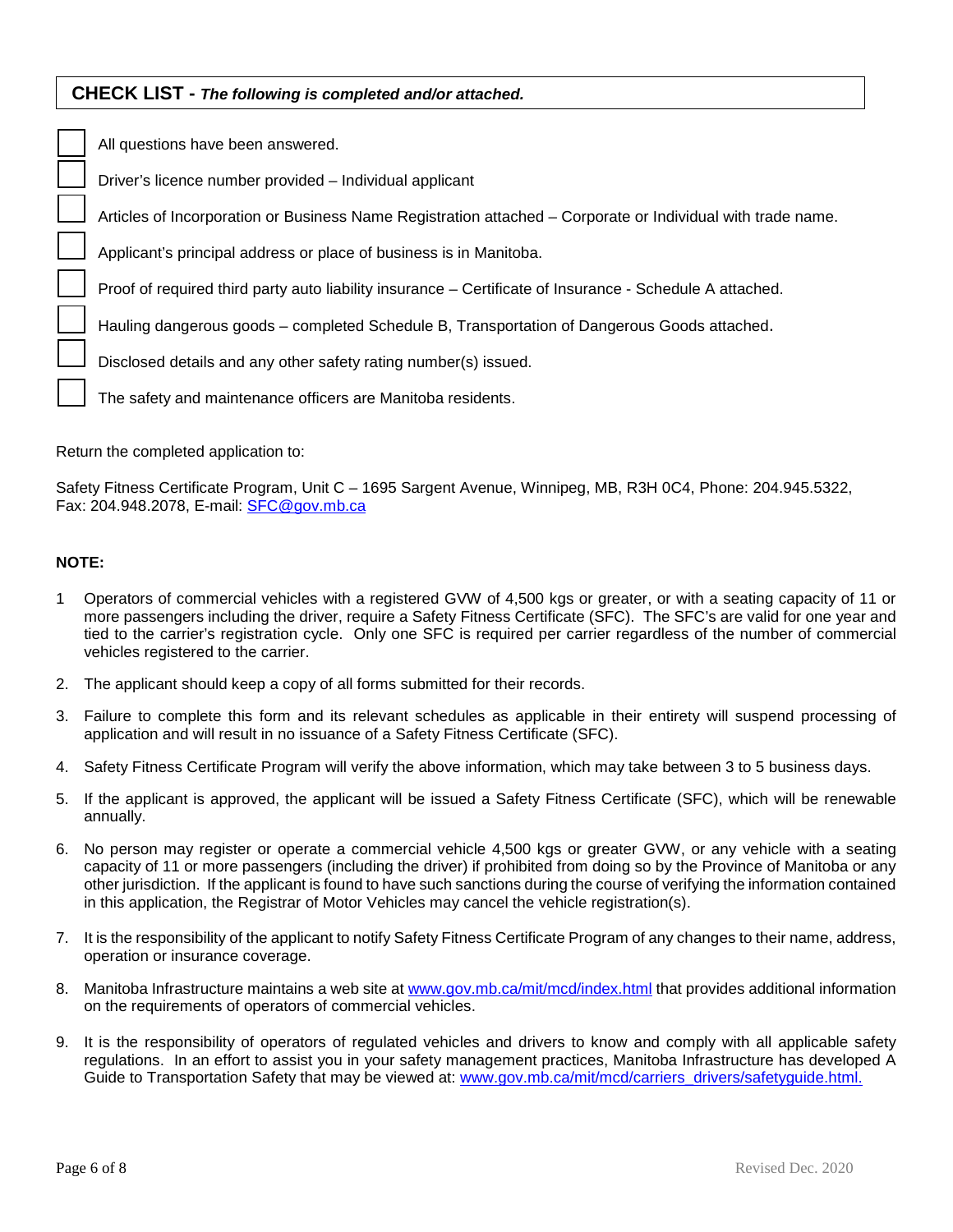

## **SCHEDULE A CERTIFICATE OF INSURANCE**

*(To be completed by Insurance Agent)*

#### **ISSUED TO:** MANITOBA INFRASTRUCTURE, PROVINCE OF MANITOBA, Winnipeg, Manitoba

This certificate is evidence of continuing insurance coverage for:

**INSURED'S NAME:**

**ADDRESS:** 

**CITY/TOWN: MPI CUSTOMER NO:** 

| Policy No.<br>(not accepted: garage,<br>commercial, general, or<br>cargo only policies) | Type                                                                                               | <b>Effective</b><br>Date<br>MM/DD/YY                                            | Limits \$\$<br>PL & PD Coverage Amount<br>(check amount)                     |
|-----------------------------------------------------------------------------------------|----------------------------------------------------------------------------------------------------|---------------------------------------------------------------------------------|------------------------------------------------------------------------------|
| Must have a policy no.                                                                  | Motor Vehicle<br>Liability<br><b>Personal Liability (PL) &amp;</b><br><b>Property Damage (PD).</b> | <b>EFFECTIVE DATE</b><br>$^{\prime}$ 20<br><b>EXPIRY DATE</b><br>$^{\prime}$ 20 | \$<br>800,000<br>\$<br>1,000,000<br>\$<br>1,800,000<br>\$<br>2,000,000<br>\$ |

**Vehicles Covered - | BLANKET policy** 

**NAME OF INSURER: (Name of Agency)**

 **SPECIFIED policy** *(if vehicles are specified, a list must be attached and must include year, make, and serial number)* 

I hereby certify that all insurance policies listed herein are valid and subsisting and contain an endorsement under which the insurer agrees to give Manitoba Infrastructure a minimum of **15** days prior notice in the event of cancellation, lapse or policy change that may reduce coverage below legislated limits. Manitoba Highway Traffic Act, Regulation 93/2015 3(2).

|                                        | <u>INAME OF INJUNCK.</u> (INAME OF AGENCY)                                                                                                                                                                                    |
|----------------------------------------|-------------------------------------------------------------------------------------------------------------------------------------------------------------------------------------------------------------------------------|
|                                        |                                                                                                                                                                                                                               |
|                                        |                                                                                                                                                                                                                               |
|                                        |                                                                                                                                                                                                                               |
|                                        |                                                                                                                                                                                                                               |
|                                        | (Please type or print)                                                                                                                                                                                                        |
|                                        | AGENT TELEPHONE NO.: NOTE: A PARTICLE AND THE SERVICE OF THE SERVICE OF THE SERVICE OF THE SERVICE OF THE SERVICE OF THE SERVICE OF THE SERVICE OF THE SERVICE OF THE SERVICE OF THE SERVICE OF THE SERVICE OF THE SERVICE OF |
| (Authorized Representative of Insurer) |                                                                                                                                                                                                                               |